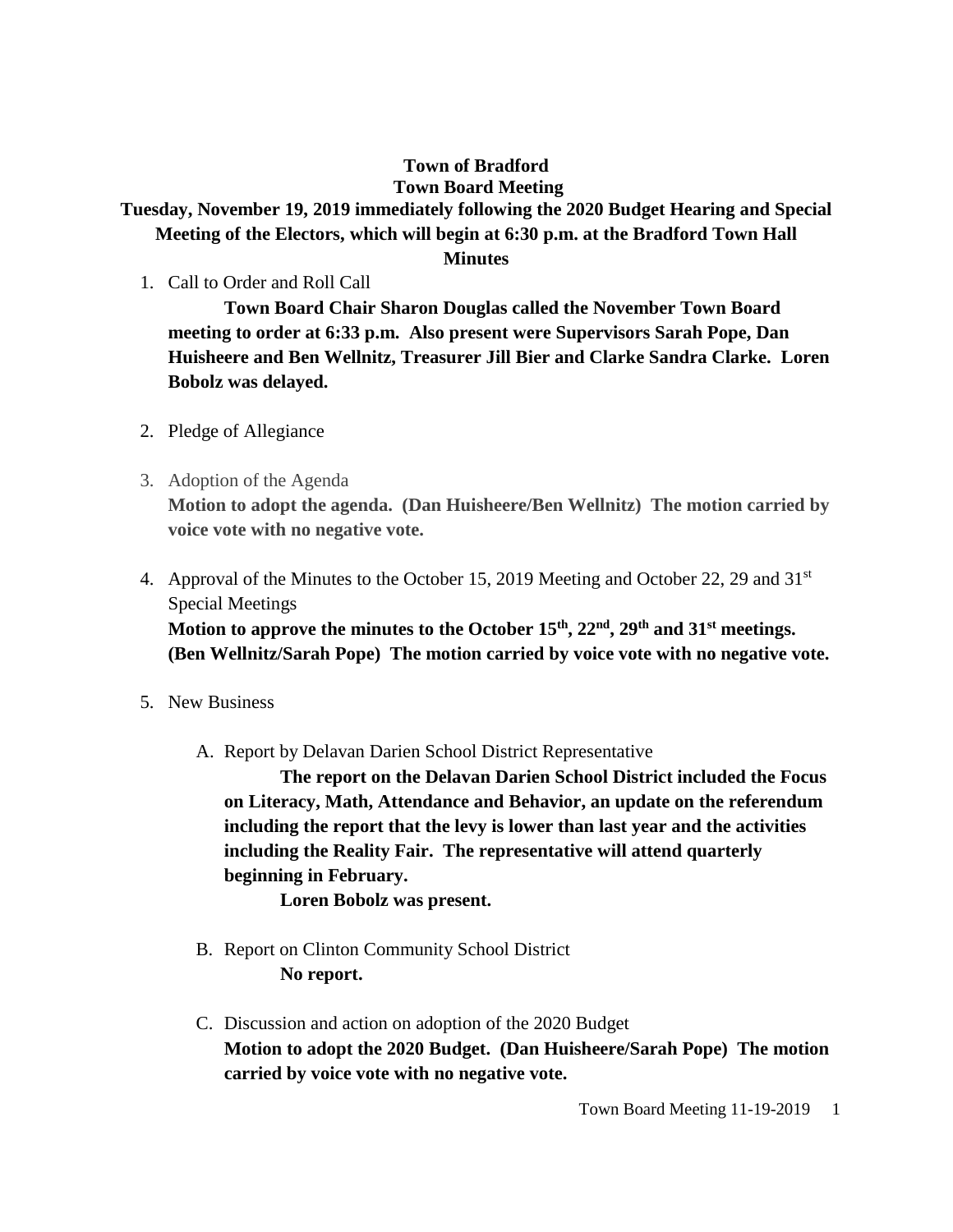D. Discussion and action on report by Fire District Representative

**Fire District Representative Loren Bobolz reported the financial report showed they had only used 74% of the budget. The brakes were replaced. They will be recruiting at Blackhawk Technical College and at the high school. There will be CPR training at the Fire Station on January 20th with details to come. Each vehicle will have a gas card. They have changed the charges to the insurance companies and will post the Fire Chief position on December 1st .** 

E. Discussion and action on the 2020 Fire District Budget

**Motion to accept the 2020 Fire District Budget to include the Capitol Request for a total of \$118,464.27. (Dan Huisheere/Ben Wellnitz) Roll Call Vote: Sarah Pope, "Yes." Loren Bobolz, "Yes." Dan Huisheere, "Yes." Ben Wellnitz, "Yes." Sharon Douglas, "Yes." The motion carried unanimously.**

F. Discussion of issue at Shady Hill Mobile Home Court

**Rock County Sheriff Deputy Marie Amador reported that they are checking the area near the mobile home park because of the report that people are pulling out of the driveway without yielding. Chair Sharon Douglas reported that she had asked Attorney Oellerich if the Town would have any liability concerns relating to the Rock County Health Department report on the mobile home park. Attorney Oellerich stated that the liability falls back on the owner and manager not the Town.**

G. Discussion and action on Zoning Officer Report

**AT & T is replacing six existing antennas on a cell tower and the Building inspector is issuing the zoning permit according to their fee schedule. An electrical permit was issued to Steven Bloyer.**

H. Discussion and action on Supervisors' evaluation of their sections of roads and roadwork, including but not limited to tree trimming, culvert repair and replacement, crack filling, ditching, shouldering, maintenance including replacement of signs and posts, paver repair, pot hole filling, Creek Road and Emerald Grove Bridge Projects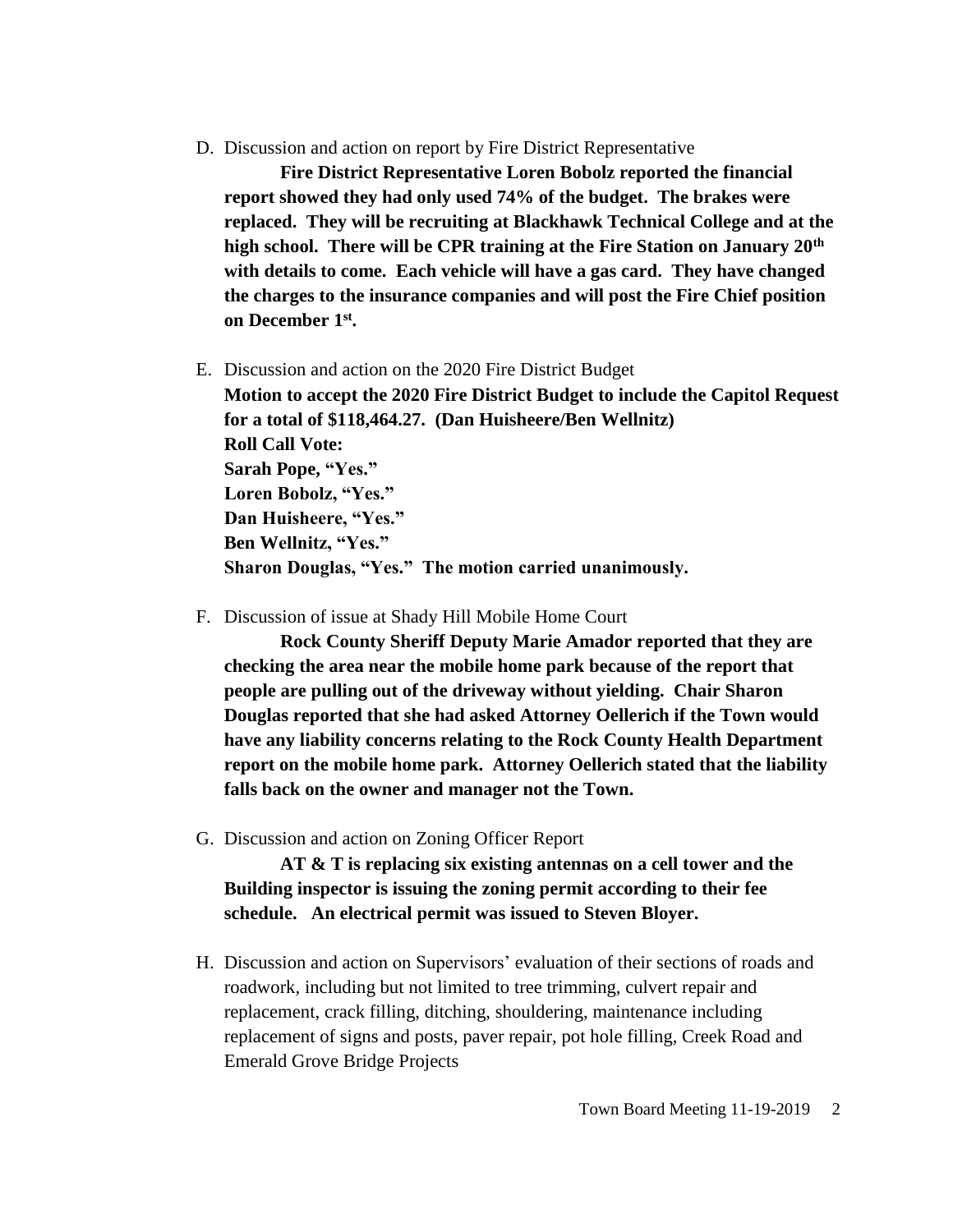**Sharon Douglas reported that Paul Luety has not been able to ditch on Minkey Road yet. Loren Bobolz reported on the Class B signs needed. The board will check with Duane Jorgenson to see if the County weight limit ordinance will apply for the Town or if the Town needs an ordinance.** 

**Katie Ward is in charge of dispatching the school buses and will give Bryce Nass a list of the bus routes and times to coordinate the snow plowing.** 

**Chair Sharon Douglas reported that she had met with Ryan Rudzinski at Battermans and had signed the applications for the MLS and TRID Projects.** 

**Ben Wellnitz, Wayne and Sharon Douglas picked up the furniture and tires dumped in the ditch on Odling Road by the Railroad tracks and then loaded up all the tires at the Town Hall. T. J Tuls stopped by and helped load the tires. Ben and Wayne then took the tires to the City of Janesville Landfill and the cost was \$198.00.** 

**Regarding the Creek Road Railroad Bridge, Chair Sharon Douglas reported that she had spoken with Duane Jorgenson who informed her that Ellery Schafer had reported the real estate acquisition would probably cost less than in the estimate. He also stated that the engineers estimate is now up to \$1.847 million instead of \$1.48 million. Duane Jorgenson stated that he was told it was due to the shortage of dependable and reliable contractors, the rise in the cost of materials, the tariffs and the large charge for mobilization. Sharon Douglas asked Duane Jorgenson if they could apply for a change in management. Duane Jorgenson stated that he has been talking with Zach Pearson from WISDOT regarding this. Duane said that he found out on November 4th and had asked Ellery Schafer if there was anything they could do to cut costs. Duane went on to say that he is working on different options. Because of this increase there could be an additional cost to the Town of \$60-75,000. It will depend on the bids. Ellery Schafer sent an email that the final design has been submitted to WISDOT and the project is then let through WISDOT on March 20th, 2020. The soonest construction will begin is the end of March or beginning of April and will take about four months to construct.** 

**Regarding the Emerald Grove Railroad Bridge Jamie from MSA has requested to set-up a Public Involvement meeting either the week of December 9 th or the 16th .** 

**Dustin McGinnis called Sharon Douglas and told her that during harvest they had torn up the ditch on Emerald Grove Road and would fix it in the spring.**

**Chair Sharon Douglas reported that she had spoken with Art Fish who suggested that the ditch on Emerald Grove Road north of Highway 14** 

Town Board Meeting 11-19-2019 3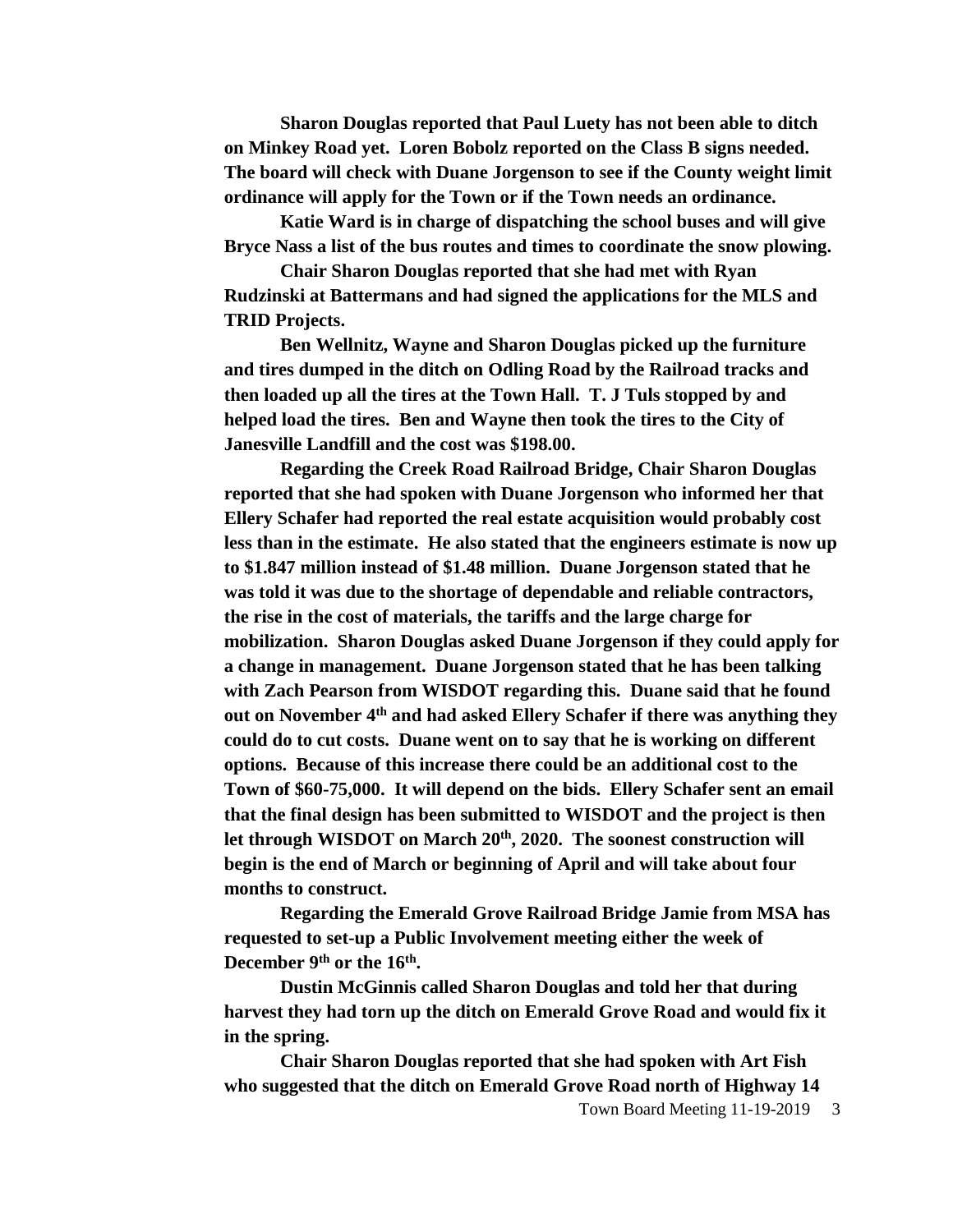**be widened before putting in new culverts. Sharon Douglas called Brian Ayre for an estimate for ditching, culverts and asphalt to replace the culverts on the end of Jones Road at the intersection of Emerald Grove Road.**

**Matt Yoss has repaired the potholes on Emerald Grove Road north of Highway 14 but has not repaired the area by Loren Bobolz's on Maple Lane yet.**

- I. Discussion and action on Town Hall Repair Committee Report **Nothing.**
- J. Discussion and action on town computer

**The clerk will have something for the December meeting.**

K. Discussion and action on approval of Driveway Permit Applications

**No applications were received.**

L. Discussion and action on approval of Utility Permit Applications- Everstream Utility and Boring Application on B-C Townline Road

**The Clerk had checked and the bore under the B-C Townline Road at Milner Road would be a 2" conduit and therefore would be a narrow bore. Motion to approve the Utility Permit for Everstream. (Loren Bobolz/Sarah Pope) The motion carried by voice vote with no negative vote.**

M. Discussion and action on approval of a resolution in support of a grant for a new internet service

**The board reviewed a request by Bug Tussel for a resolution to partner with the company for Broadband service and a grant. There were several concerns raised by the resolution and the agreement mentioned in the resolution but not provided. The WTA Rock County Unit will have this on their agenda for Thursday night's meeting. The board agreed that the board is not in a position to do this now.**

6. Citizen Participation

**None.**

- 7. Announcements and Reports
	- **a. The December meeting will be held Tuesday, December 17, 2019 at 6:30 p.m. at the Bradford Town Hall.**
	- **b. The Board reviewed the Rock County Sheriff's Report.**
	- **c. The Blackhawk Technical College 2019 Tax Levy is \$113,021.29.**